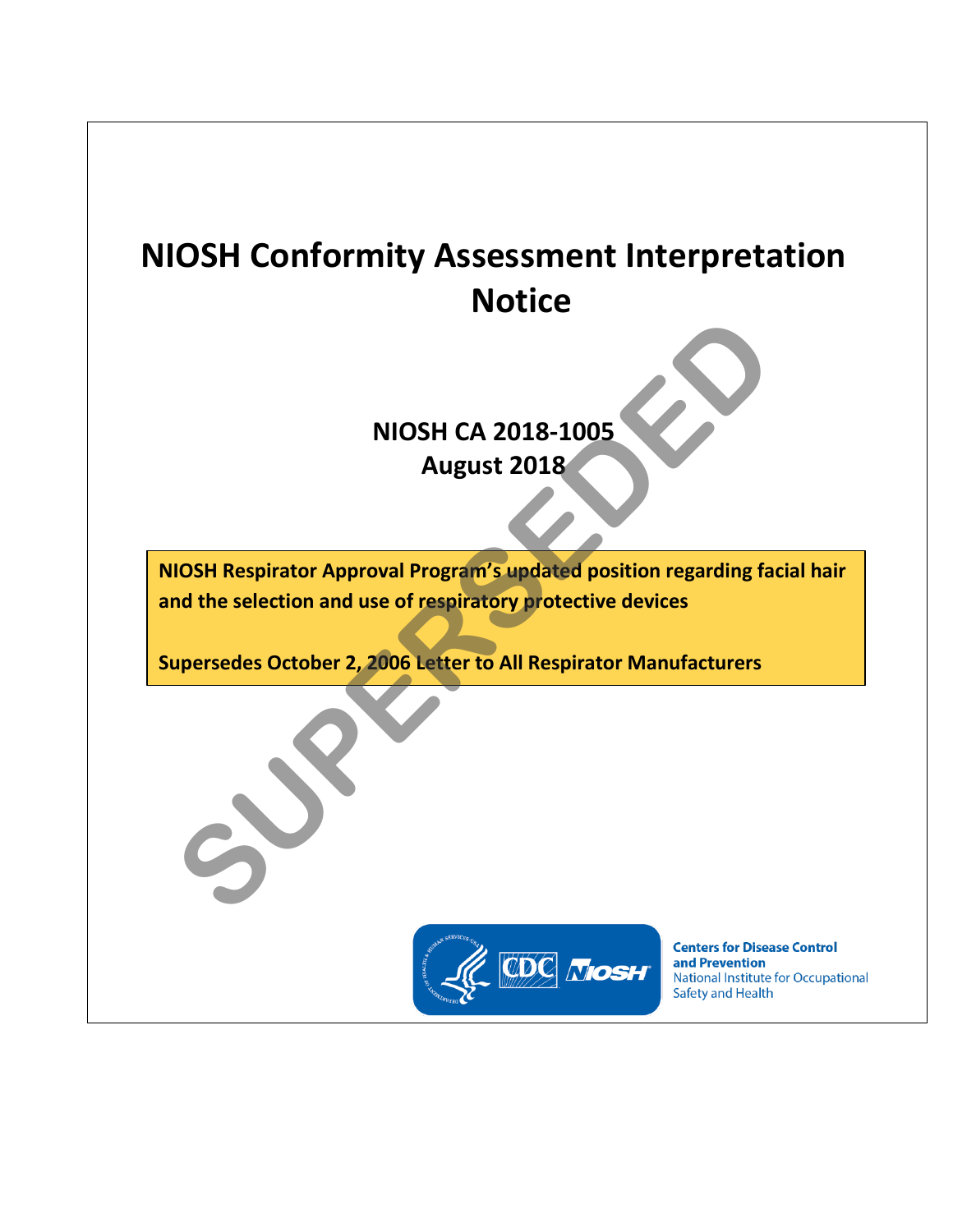# **Subject: NIOSH Respirator Approval Program's updated position regarding facial hair and the selection and use of respiratory protective devices**

#### 1 SUMMARY

NIOSH has been asked to clarify the October 2, 2006 NIOSH "*Letter to all Manufacturers"* titled: *NIOSH Policy for Respirator Sealing Surfaces and Facial Hair.* This notice is intended to clarify the NIOSH definition of respirator sealing surfaces and supersedes the October 2, 2006 letter.

Specific to the evaluations completed as part of the NIOSH Respirator Approval Program and testing to assess the fit characteristics of all respirator designs, NIOSH test subjects are required to be clean shaven in order to participate on the test panel selected.

The Occupational Safety and Health Administration (OSHA) Respiratory Protection Standard 29 Code of Federal Regulations (CFR) 1910.134 paragraph (g)(1)(i) states, "*The employer shall not permit respirators with tight-fitting facepieces to be worn by employees who have: Facial hair that comes between the sealing surface of the facepiece and the face or that interferes with valve function; or Any condition that interferes with the face-to-facepiece seal or valve function".* 

The OSHA requirement is interpreted as: When a respirator is required, an employer is prohibited from allowing respirators with tight-fitting facepieces to be worn by employees who have "facial hair that comes between the sealing surface of the facepiece and the face or that interferes with valve function. Facial hair is allowed as long as it does not protrude through the respirator seal, or extend far enough to interfere with the device's valve function."

Specific to the required individual workplace fit test, NIOSH continues to support the OSHA regulations, in this case, regarding the employee's facial hair, 29 Code of Federal Regulations (CFR) Part 1910 Appendix A, Part I, (A)(9) states, "*The test shall not be conducted if there is any hair growth between the skin and the facepiece sealing surface, such as stubble beard growth, beard, mustache or sideburns which cross the respirator sealing surface. Any type of apparel which interferes with a satisfactory fit shall be altered or removed."* **[SU](https://www.osha.gov/pls/oshaweb/owadisp.show_document?p_table=STANDARDS&p_id=9780)P[E](https://www.osha.gov/laws-regs/standardinterpretations/2012-09-14)RSEDED**

# 2 AUTHORITY

#### 42 C.F.R. Part 84, [Respiratory Protective Devices](https://www.ecfr.gov/cgi-bin/retrieveECFR?gp=&SID=c9c15fd462ffe5c4f4e85b73f161b2e0&r=PART&n=42y1.0.1.7.67#se42.1.84_163)

Subpart H, Self-contained breathing apparatus (SCBA) Subpart G, Gas masks Subpart J, Supplied-air respirators (SAR) Subpart K, Non-powered air-purifying particulate respirators (APR) Subpart L, Chemical cartridge respirators (APR) Subpart KK, Powered air-purifying particulate respirators (PAPR)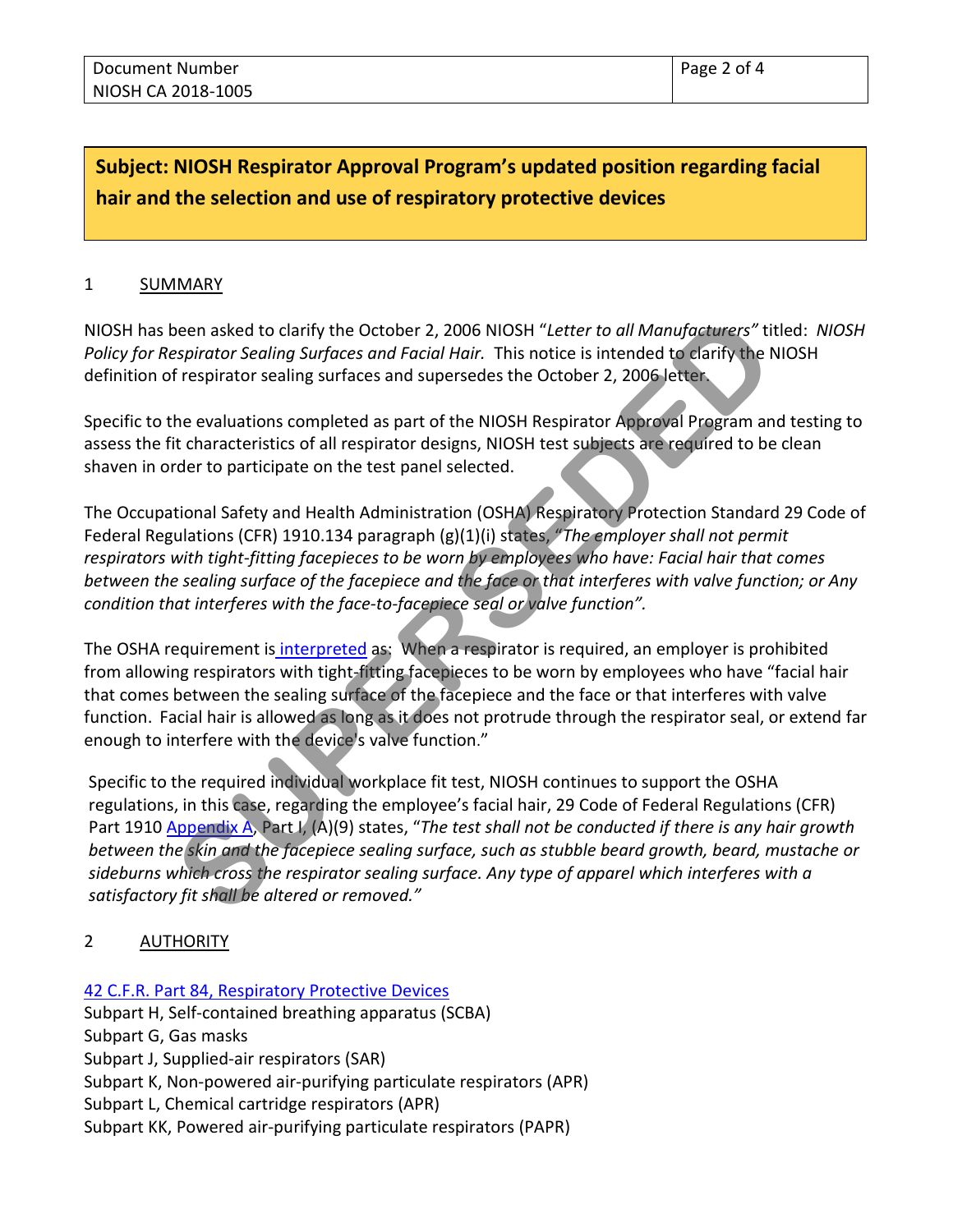## 3 BACKGROUND and SUPPLEMENTAL INFORMATION

OSHA and ANSI Z88.10-2010 prohibit fit testing when facial hair is at the sealing surface of the respirator. OSHA's Fit Testing Procedures, 29 CFR 1910.134 Appendix A, Part I, (A)(9), states "*The test shall not be conducted if there is any hair growth between the skin and the facepiece sealing surface, such as stubble beard growth, beard, mustache or sideburns which cross the respirator sealing surface. Any type of apparel which interferes with a satisfactory fit shall be altered or removed*."

*Facial hair that lies along the sealing area of the respirator, such as beards, sideburns, moustaches, or even a few days growth of stubble, should not be permitted on employees who are required to wear respirators that rely on tight facepiece fit to achieve maximum protection. Facial hair between the wearer's skin and the sealing surfaces of the respirator will prevent a good seal. A respirator that permits negative air pressure inside the facepiece during inhalation may allow leakage and, in the case of positive pressure devices, will either reduce service time or waste breathing air. A worker should not enter a contaminated work area when conditions prevent a good seal of the respirator facepiece to the face.* [NIOSH, 1987, "NIOSH Guide to Industrial Respiratory Protection"]

An up to date clarification of this NIOSH position is as follows:

Facial hair that lies along the sealing area of the respirator, such as beards, sideburns, moustaches, or even a few days growth of stubble, should not be permitted on employees who are required to wear respirators that rely on tight facepiece fit. Facial hair either growing in or protruding into the area of the primary sealing surfaces of the respirator will prevent a good seal. Any degradation to the respirator seal will degrade the ability of the respirator to deliver protection, in effect it will have a reduced protection factor. Respirators that normally support a negative pressure in the facepiece will have an increased potential to allow leakage of contaminated air into the facepiece. Respirators designed to maintain a positive facepiece pressure will suffer from reduced service time along with wasting breathing air during use. A worker should not enter a contaminated work area when conditions prevent a good seal of the respirator facepiece to the face. phpurer wincin interjetes with a subspactory jit shall be dileted or emboved.<br>
And lies along the sealing area of the respirator, such as beards, sideburns, may<br>
days growth of stubble, should not be permitted on employees

This interpretation applies to all primary seals of tight-fitting full and half facepiece respirators, as well as tight-fitting respirator designs that rely on a neck dam seal.

This interpretation does not apply to loose fitting hood or helmet respirator designs such as those used on Powered Air Purifying Respirators, Supplied Air Respirators and Constant-Flow Escape type SCBAs that utilize only capes or shrouds for primary seals. With these type respirators, careful consideration must be given in using these loose fitting face coverings to assure that they do not have a neck dam, a face seal or an integrated, tight-fitting half mask. These respirators, utilizing only capes or shrouds as primary seals, may then be selected and used by workers with facial hair.